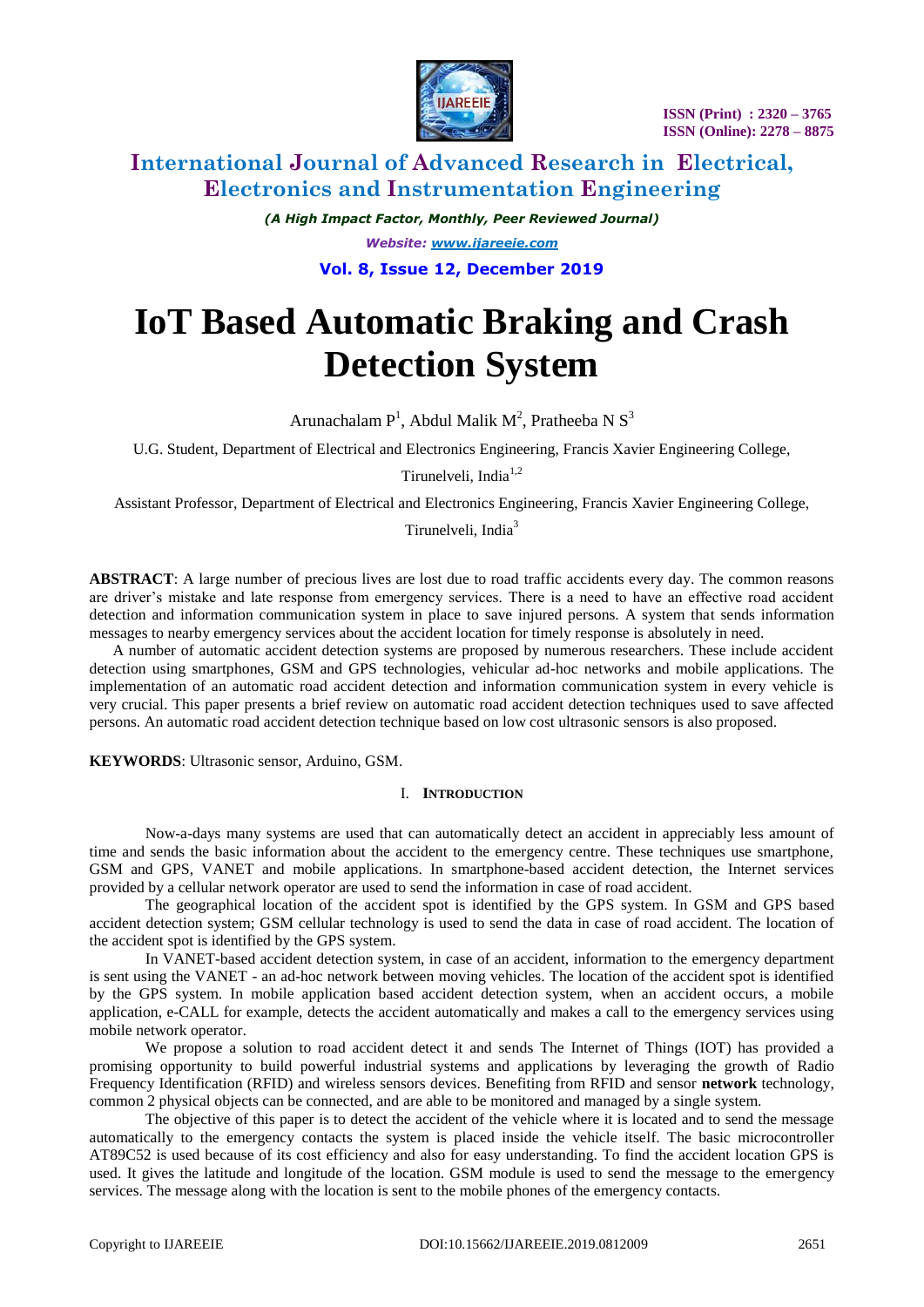

# **International Journal of Advanced Research in Electrical, Electronics and Instrumentation Engineering**

*(A High Impact Factor, Monthly, Peer Reviewed Journal)*

*Website: [www.ijareeie.com](http://www.ijareeie.com/)* **Vol. 8, Issue 12, December 2019**

### II. **EXISTING SYSTEM**

In the existing system voltage regulator used for the converting fixed 12volt dc in to variable dc of 5volt and relay operate at 5V beyond that voltage it couldn't operate to brake the motor. Motor driver for the controlling purpose of the motor. LCD shows display when vibration exist 180° or the accident happened through the GSM it sends message to corresponding pc or smart phone. everything run over the IOT.

#### III. **MODULE DESCRIPTION**

#### **1. Arduino**

Arduino is a small microcontroller board with a USB plug to connect to your computer and a number of connection sockets that can be wired up diodes, loudspeakers, microphones, etc. They can either be powered through the USB connection from the computer or from a 9V battery.

#### **2. Microcontroller**

Microcontroller is a single chip that can perform various calculations and tasks and send/receive signals from other devices via the available pins. Precisely what tasks and communication with the world it does, is what is governed by what instructions we give to the Microcontroller. It is this job of telling the chip what to do, is what we refer to as programming on it. However, the microcontroller by itself, cannot accomplish much; it needs several external inputs: power for one; a steady clock signal for another. Also, the job of programming it has to be accomplished by an external circuit. So typically, a microcontroller is used along with a circuit which provides these things to it; this combination is called a microcontroller board. The Arduino Uno that you have received, is one such microcontroller board. The actual microcontroller at its heart is the chip called Atmega328. The advantages that Arduino offers over other microcontroller boards are largely in terms of reliability of the circuit hardware as well as the ease of programming and using it.

#### **3.Accelerometer**

An accelerometer is a device that measures proper acceleration. Proper acceleration, being the acceleration (or rate of change of velocity) of a body in its own instantaneous rest frame, is not the same as coordinate acceleration, being the acceleration in a fixed coordinate system.

#### **4. Ultrasonic sensors**

Ultrasonic sensors work by emitting sound waves at a frequency too high for humans to hear. They then wait for the sound to be reflected back, calculating distance based on the time required. This is similar to how radar measures the time it takes a radio wave to return after hitting an object. Ultrasonic sensors work by emitting sound waves at a frequency too high for humans to hear. They then wait for the sound to be reflected back, calculating distance based on the time required. This is similar to how radar measures the time it takes a radio wave to return after hitting an object. Ultrasonic sensor used to find obstacles.

## **5. GPS Receiver**

A GPS receiver's job is to locate four or more of these satellites, figure out the distance to each, and use this information to deduce its own location. This operation is based on a simple mathematical principle called trilateration.GPS receiver calculation.

#### **6. Software Requirement**

The software used by the Arduino is Arduino IDE. The Arduino IDE is a cross-platform application written in Java, and is derived from the IDE for the Processing programming language and the Wiring project. It includes a code editor res such as syntax highlighting, brace matching, and automatic indentation, and is also capable of compiling and uploading programs to the board with a single click. There is typically no need to edit make files or run programs on a command-line interface. Although building on command-line is possible if required with some third-party tools such as Ino. The Arduino IDE comes with a C/C++ library called "Wiring" which makes many common input/output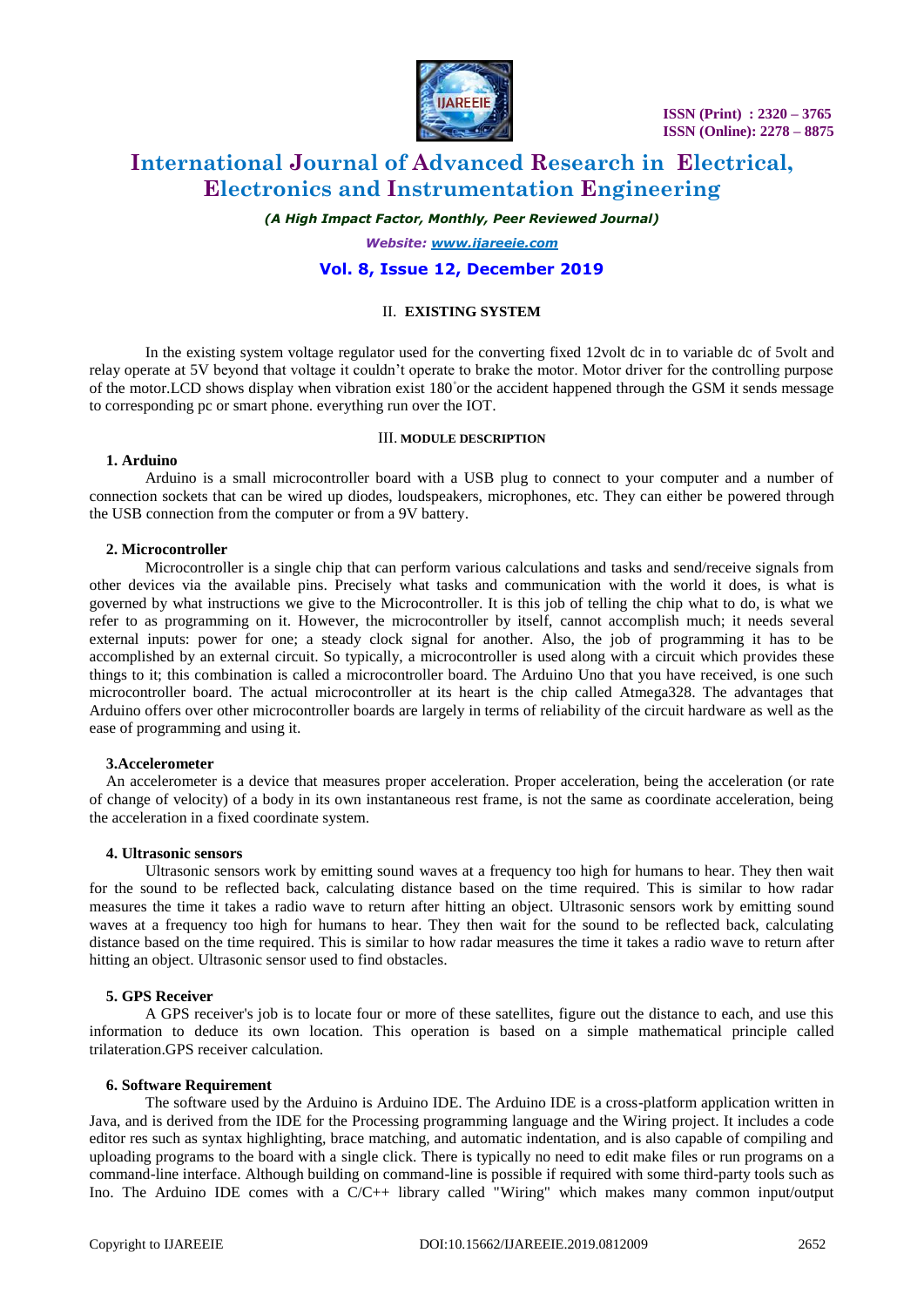

# **International Journal of Advanced Research in Electrical, Electronics and Instrumentation Engineering**

*(A High Impact Factor, Monthly, Peer Reviewed Journal)*

*Website: [www.ijareeie.com](http://www.ijareeie.com/)*

### **Vol. 8, Issue 12, December 2019**

operations much easier. Arduino programs are written in C/C++, although users only need define two functions to make a runnable program.

#### IV.**PROPOSED SYSTEM**

The proposed solution implements two ultrasonic sensors to detect the accident. An ultrasonic sensor determines the distance between objects by sending and receiving reflected sound waves. The time between wave generation and reflection is used to calculate the distance between objects. We have used two ultrasonic sensor modules namely, HCSR04 . One ultrasonic sensor module is placed on the wind screen or the front side of the roof of the car, then we measures the distance from the wind screen or the roof (where we have placed the sensor) to the front bumper of the car. This distance will be our first threshold distance that will be predefined to our first system. The other ultrasonic sensor module is placed on the back side of the roof of the car and again we measure the distance from the back roof to the back bumper of the car. This distance will be our second threshold distance that will be pre- defined to our second system.



The objective of the project is to detect the accident of the vehicle where it is located and to send the message automatically to the emergency contacts the system is placed inside the vehicle itself. The basic microcontroller AT89C52 is used because of its cost efficiency and also for easy understanding. To find the accident location GPS is used. It gives the latitude and longitude of the location. GSM module is used to send the message to the emergency services. The message along with the location is sent to the mobile phones of the emergency contacts.

If LED is ON then it indicates the power supply to the circuit of the system. IR sensor is used to detect the obstacle. If there is any obstacle then it will be sent to the microcontroller. Accident location is identified by the GPS and sent to the microcontroller. And that information is sent to the emergency contacts of the victim through the GSM module. Accident location will be in the form of latitude and longitude values using these values we can find the position of the vehicle.GSM module works similarly to the mobile phones we can either message or call a person.

The diagram explains us how the sound waves that are transmitted are totally reflected from a particular target and then back to the transmitter. There is an output that is produced to perform some kind of indication or a controlling function. There is a minimum distance from the sensor that is needed to provide a delay in time so that the echoes could be elucidated. The targets could have any kind of reflective form- also round objects. There are variables which could affect the working of the ultrasonic sensing which includes reflective surface roughness or target surface angle. The signal received from the ADC is also displayed on the LCD display, and it gives the distance between the front of the vehicle and the obstacle .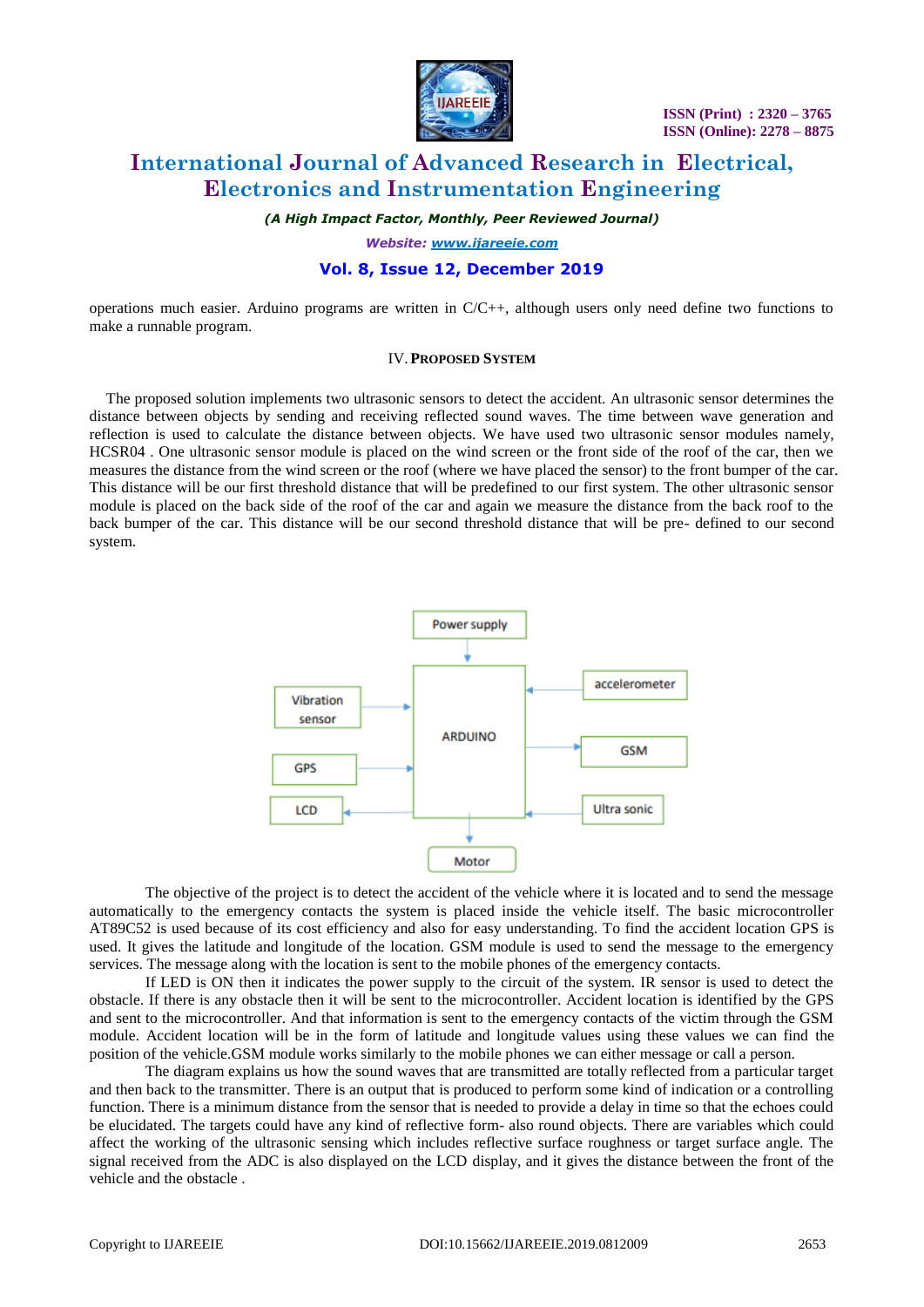

# **International Journal of Advanced Research in Electrical, Electronics and Instrumentation Engineering**

*(A High Impact Factor, Monthly, Peer Reviewed Journal)*

*Website: [www.ijareeie.com](http://www.ijareeie.com/)*

### **Vol. 8, Issue 12, December 2019**

The distance value at which automatic braking should start is already stored in the microcontroller. When the measured distance reaches this value, the Arduino automatically sends the signal to the gear motor which in turn controls braking through mechanical arrangements. Three axis accelerometer sensor the angle of the vehicle when the vehicle angle is changed this vehicle location (from GPS) sent to the IOT using GSM



V. **IMPLEMENTATION OF HARDWARE**



The hardware kit like a E-vehicle all the components are arranged as in the top view 4V battery three connected series with in to get 12V anything happens first shows the display through sim inserting send messages everything run over internet